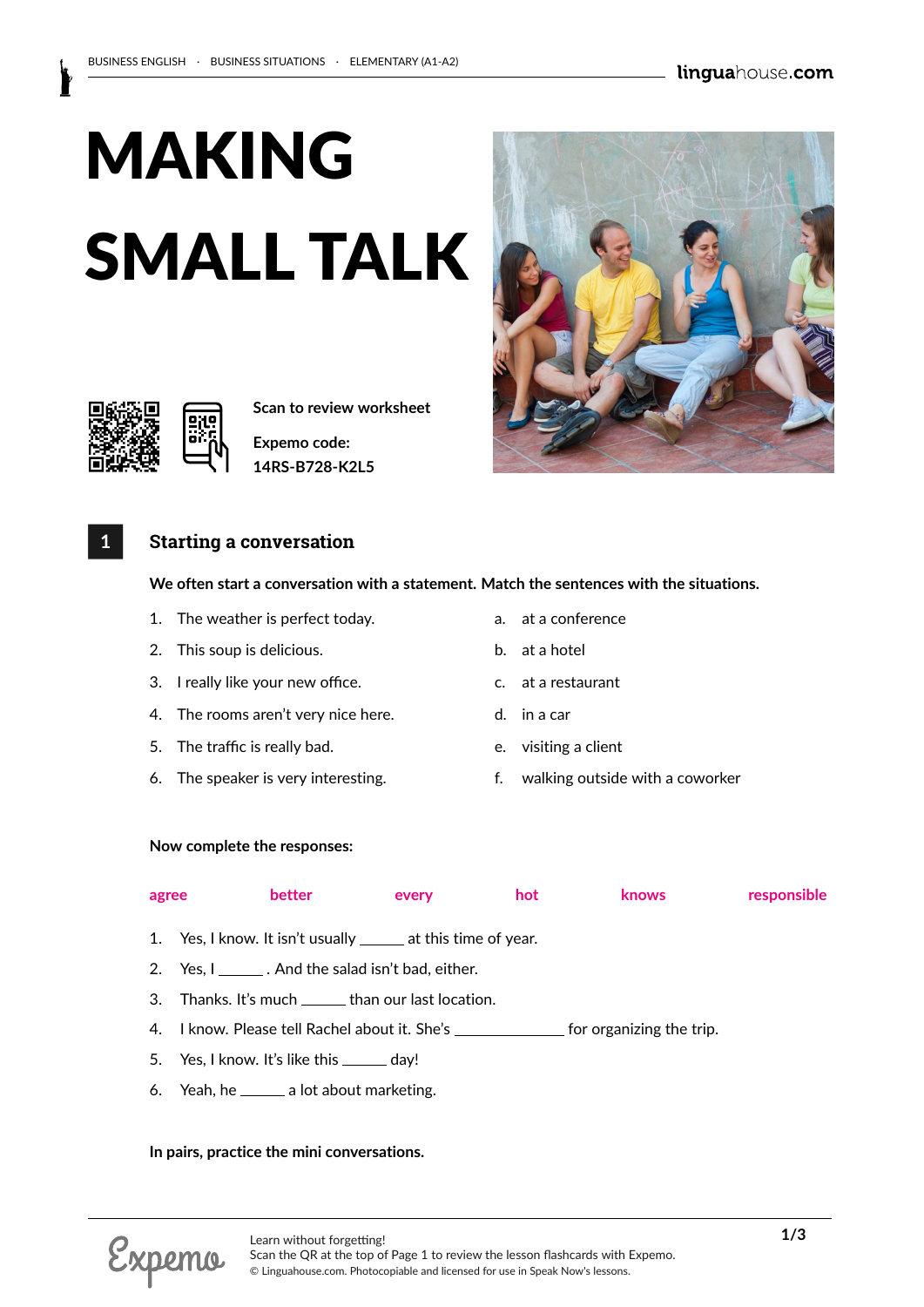# **2 Questions and answers**

# **We also start conversations with questions. Match the questions with the answers.**

- 
- 2. Are you married? b. No, I'm single.
- 
- 
- 
- 6. Is this your first visit to Dublin? f. Yes, I am. It's very interesting.
- 1. What do you think of our country? a. It's very nice. I really like the people and buildings.
	-
- 3. How was your trip? The same c. No, it's my third time here.
- 4. Are you enjoying the conference? d. Oh, it was so long. I'm very tired now.
- 5. Where do you come from? e. Well, I was born in Egypt, but I live in Amsterdam now.
	-

# **3 What's it like?**

#### **Look at the dialogues below:**

- **Sarah:** Do you **like** Moscow at this time of year?
- **Dimitri:** Well, it's very cold. I prefer it in summer.

**Sarah:** What's Moscow **like** at this time of year?

**Dimitri:** Oh, it's very cold.

#### **Cross out the wrong word to complete each rule.**

- 1. In the first question, the word **like** is a verb/preposition .
- 2. In the second question, the word **like** is a verb/preposition .

#### **Complete the dialogue below using the word 'like'.**

| Sarah: What was the conference like?                                          |
|-------------------------------------------------------------------------------|
| Dimitri: It was very interesting.                                             |
|                                                                               |
| Dimitri: Yes, they were very good. And their presentations were very helpful. |
|                                                                               |
| <b>Dimitri:</b> It was delicious.                                             |
|                                                                               |
| Dimitri: It was raining all day.                                              |
|                                                                               |
| Dimitri: Yes, I did. Amsterdam is a beautiful place.                          |

Scan the QR at the top of Page 1 to review the lesson flashcards with Expemo. © Linguahouse.com. Photocopiable and licensed for use in Speak Now's lessons.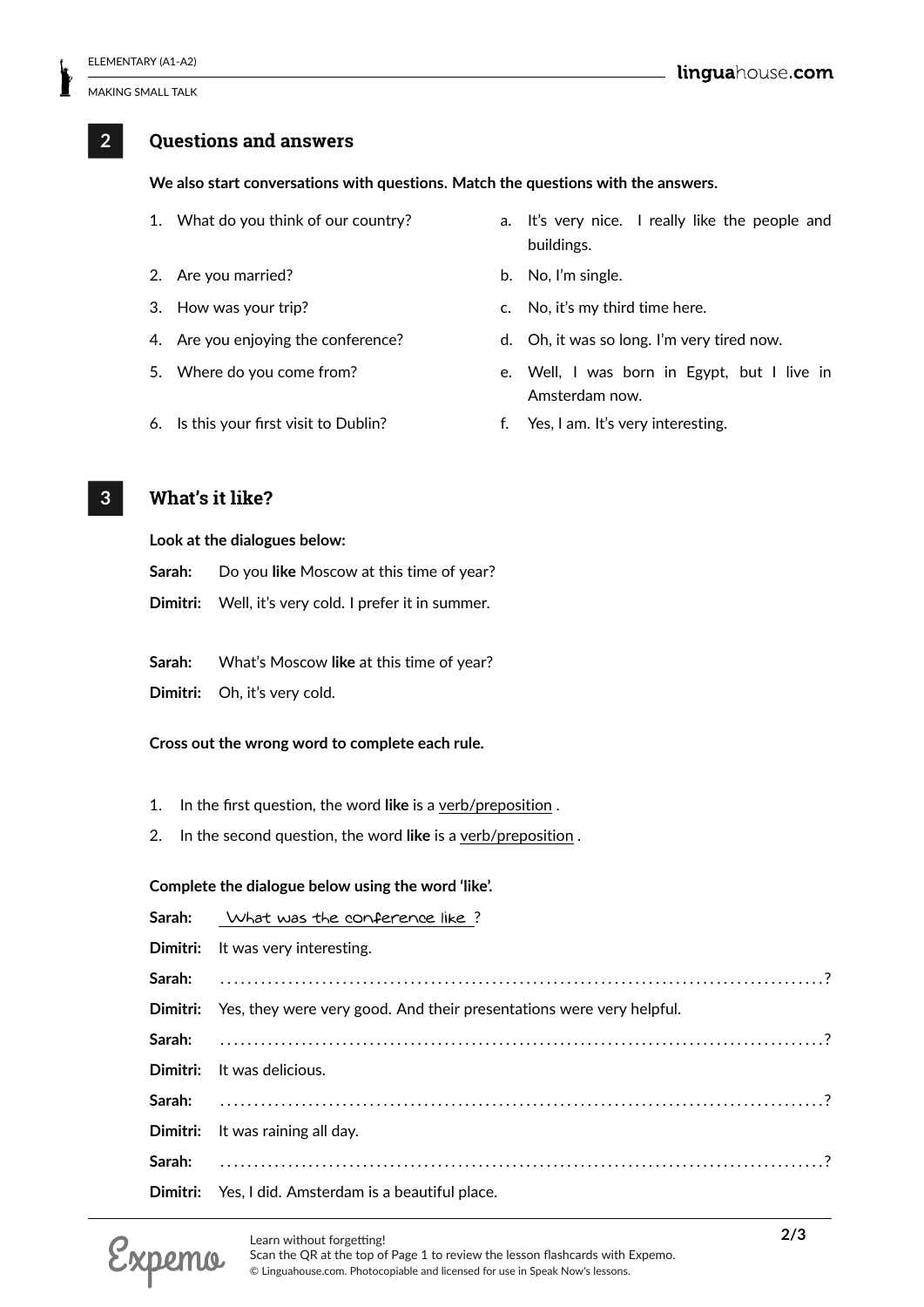# **Read the dialogue in pairs.**

**Choose one of the topics below and have a conversation with your partner.**

- 1. your last vacation
- 2. a business trip
- 3. a conference
- 4. your home town or country